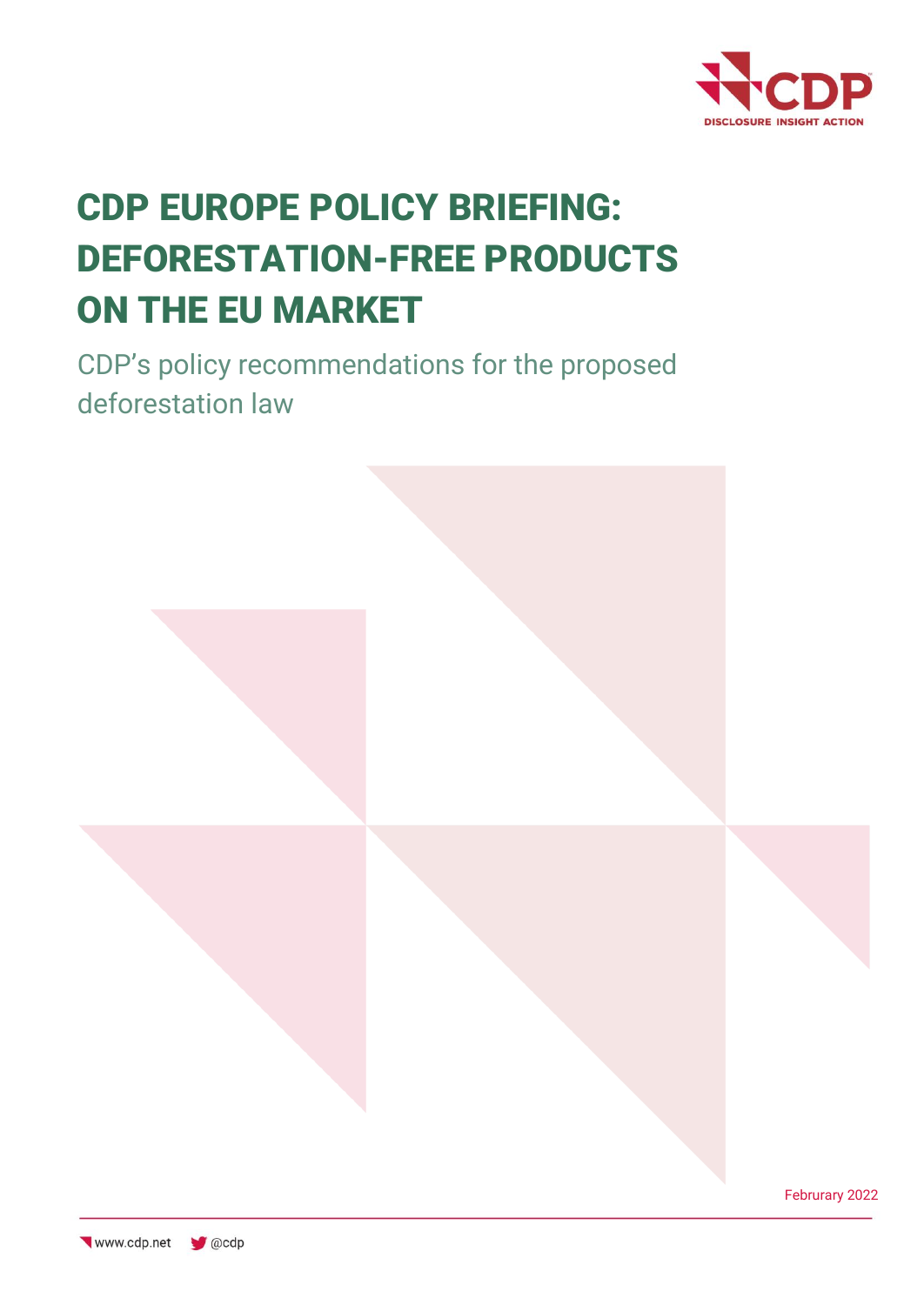

# **OVERVIEW**

CDP Europe supports the objective of the EU's deforestation-free products initiative. The proposed regulation on deforestation-free products aims to curb deforestation and forest degradation provoked by EU consumption and production. The initiative aims to minimize the consumption of products coming from supply chains associated with deforestation or forest degradation, whilst increasing EU demand for and trade in legal and deforestationfree commodities and products.

- The regulation sets mandatory due diligence rules for operators placing specific commodities on the EU market that are associated with deforestation and forest  $degradation - soy$ , cattle products (inc. beef), palm oil, wood (inc. timber products), cocoa and coffee, and some derived products such as leather, chocolate and furniture.
- The 3-step product-focused due diligence regime is intended to be complementary with the anticipated legislative initiative on Sustainable Corporate Governance (SCG), which aims to improve the EU regulatory framework on company law and corporate governance.
- A benchmarking system, operated by the European Commission, will identify countries as presenting a low, standard, or high risk of producing commodities or products that are not deforestation-free or in accordance with the legislation of the producer country.

To guide policymakers towards an effective reform, this policy briefing provides recommendations on the scope of the proposal concerning commodities and ecosystems, SME traders and smallholders, as well as the EU's due diligence regime, and the role of the finance sector.

### **KEY RECOMMENDATIONS**

- Scope include natural rubber, as well as crucial non-forest ecosystems such as the savannah of the Cerrado region in Brazil.
- $\blacksquare$  SME traders ensure smallholders will be able to comply with the regulation while maintaining a level playing field by ensuring that smaller businesses are not disproportionately impacted by high costs associated with due diligence compliance.
- **T** Due diligence requirements for the financial institutions which provide finance and investment services to operators in high-risk sectors covered by the deforestation-free regulations.
- Liability provisions hold companies accountable for non-compliance and improve access to justice for those affected.
- Support the proposed cut-off date for inclusion of 'at-risk commodities' to ensure that production cannot be linked to land deforested after December 2020.
- CDP supports the proposed definition of deforestation as defined by the FAO: the conversion of forests for agricultural purposes, whether human-induced or not; this definition takes into account land deforested by natural fires and subsequently transformed into agricultural land, which is key to preventing illegal deforestation concealed as natural.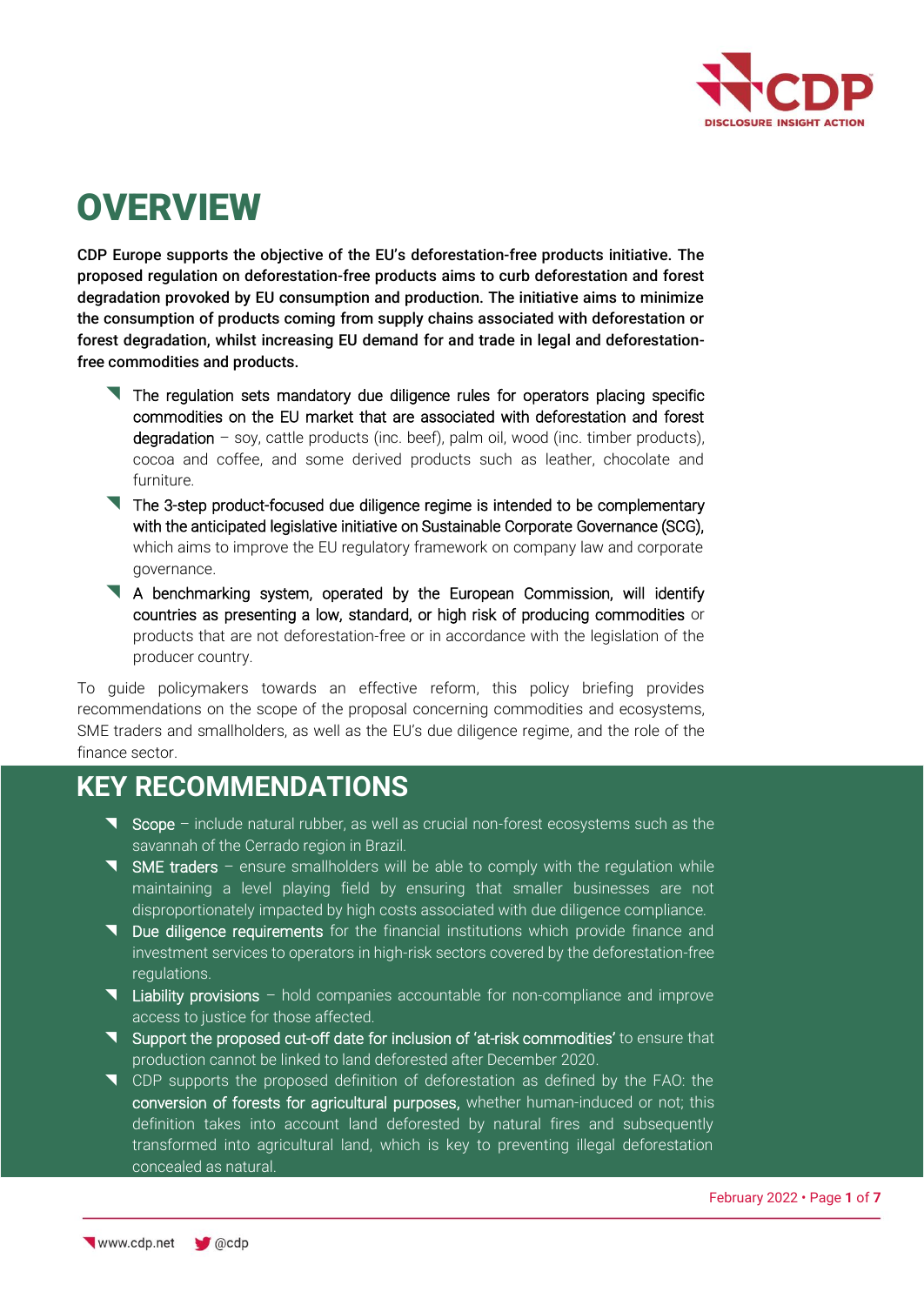

## A Coherent Deforestation-Free Initiative

Key to the implementation of this proposal is a strong due diligence regime, requiring producers to report on all relevant commodities, geographical high-risk areas, as well as sufficient convergence with related EU legislative initiatives on Sustainable Corporate Governance and the inclusion of financial institutions.

### Scope

The EU's proposal represents a crucial turning point in curbing the impact of EU consumption on global deforestation, however significant elements of the commodities and ecosystems scope are absent.

- Natural rubber is not included in the proposed list of risk commodities, despite its contribution to deforestation, especially in South-East Asia.
	- CDP has been working with Afi (Accountability Framework initiative) to ensure further alignment of our disclosure requirements, which provides consistent measures of progress across commodities including rubber<sup>1</sup> .
- Important ecosystems, such as the savannah of the Cerrado region in Brazil, which is at significant risk of deforestation and degradation relating to the production of soy, are not covered by the proposal.



<sup>1</sup> [CDP Forests 2022 Reporting Guidance](https://guidance.cdp.net/en/guidance?cid=31&ctype=theme&idtype=ThemeID&incchild=1µsite=0&otype=Guidance&tags=TAG-646%2CTAG-609%2CTAG-600)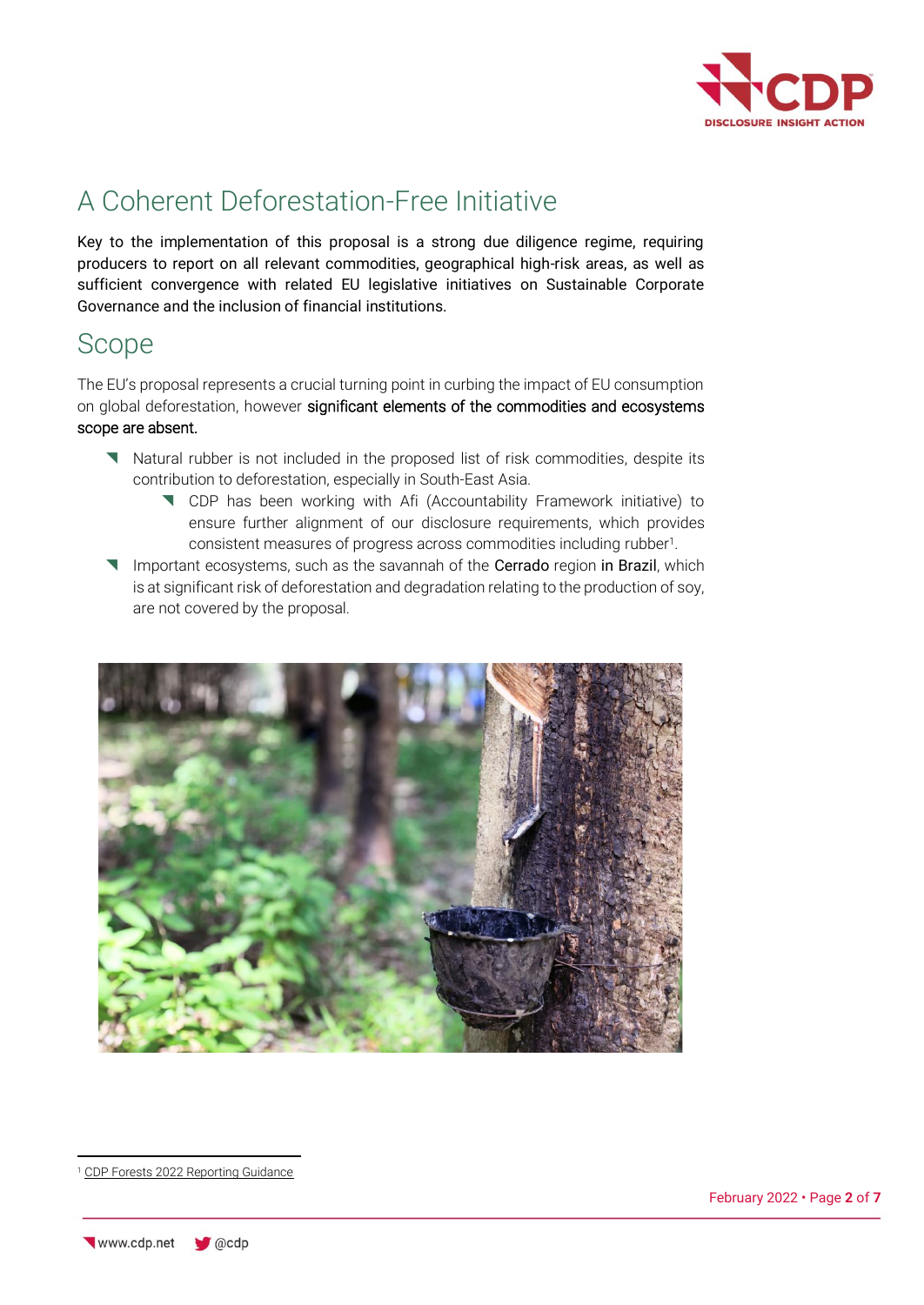

### SME traders

The rules for SME traders under article 6 of the proposal, only require record keeping and are to be exempt from article 9 (information requirements relating to due diligence) and article 10 (due diligence risk assessment and mitigation).

 SME traders should be required to adhere to proportional and SME-friendly due diligence requirements as outlined in article 3 (prohibition) and 4 (obligations of operators) of the proposal.

### **Smallholders**

The proposal does not consider how to ensure smallholders will be able to fully comply with the regulation. To ensure a holistic system of reporting, large companies should be required to engage and support smallholders, building up their capacity to ensure the sustainable production of forest-risk commodities.

 CDP data show that a limited number of companies, reporting in 2020, had targets for engagement with smallholders per forest-risk commodity (FRC) (6% cocoa, 5% palm oil and 2% soy; see Figure 1). Smallholders hold crucial information embedded in the supply chain relevant for the due diligence process and should be included.



*Figure 1: Share of organizations in Europe (EU27, UK and EFTA) that disclose information on their engagement with suppliers and smallholders in 2020*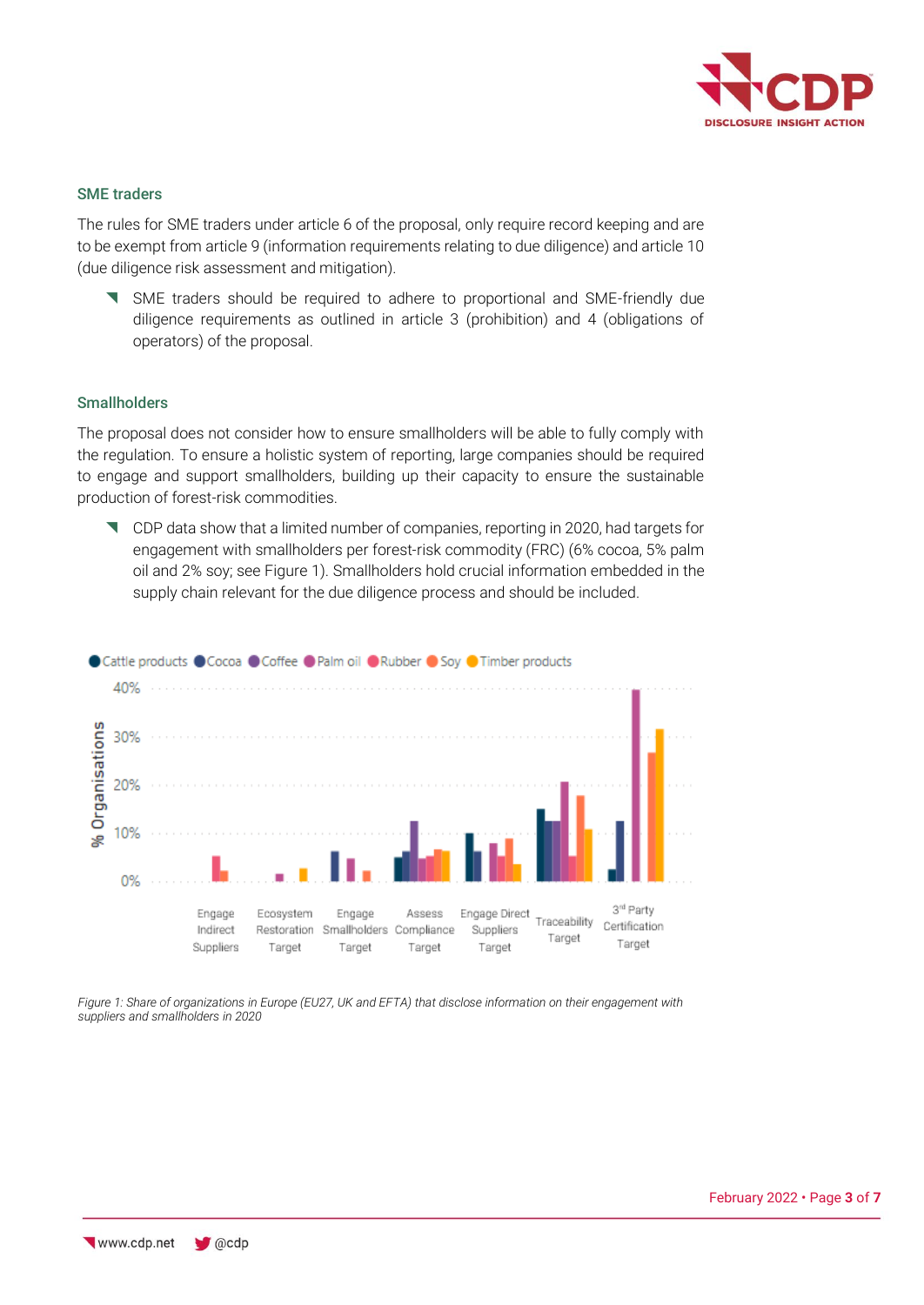

## EU Timber Regulation

The EU Timber Regulation (EUTR) prohibits operators in Europe from placing illegally harvested timber and products derived from illegal timber on the EU market. It was created as part of the EU's FLEGT (Forest Law Enforcement, Governance and Trade) Action Plan and came into force in 2013.

Companies which fall under the scope of the EUTR must carry out due diligence checks, but the deforestation-free products initiative will adapt and improve the system through the introduction of new features such as the due diligence statement (article 4); the geographic information or geo-location requirement; linking the commodities and products to the plot of land where they were produced (article 9); increased cooperation with customs (articles 14 and 24); minimum inspection levels (article 14) as well as the country benchmarking (articles 25-26).

 CDP supports the geographic information obligation in article 9, which requires operators to collect the geographic coordinates (or geolocation via latitude and longitude) of all the plot(s) of land where the relevant commodities and products were produced. This development represents a significant advancement of the requirements; since deforestation is linked to land-use change, monitoring deforestation requires a precise link between the commodity or product and the plot of land where it was cultivated.

## EU Due Diligence Regime

Companies and traders who place EU forest-risk commodities or products containing them on the EU market will have to ensure that they are not linked to deforestation and forestdegradation. They will be required to exercise mandatory due diligence and evaluate the risks in their supply chain.

The new regulation establishes a tiered mandatory due diligence system, relying on a deforestation-free definition, combined with a benchmarking system. Whereas the forests due diligence regime is focused on the product level, the proposal complements the anticipated Sustainable Corporate Governance initiative (SCG), which is expected to set out rules at the company and board level.

The country benchmarking system aims to incentivize countries to ensure stronger forests protection and governance, to facilitate trade and to better calibrate enforcement efforts by helping competent authorities to focus resources where they are most needed.

- The introduction of mandatory due diligence requiring economic operators and large traders to provide geographical information on the plot of land of production, is a welcome development in the EU's forests management regime.
- The due-diligence measures build on the existing country benchmarking system and cooperation with partner countries will be fundamental. While there are currently no plans to place bans on producing countries, there will be mechanisms to support and stimulate producing countries to help them comply with the new requirements.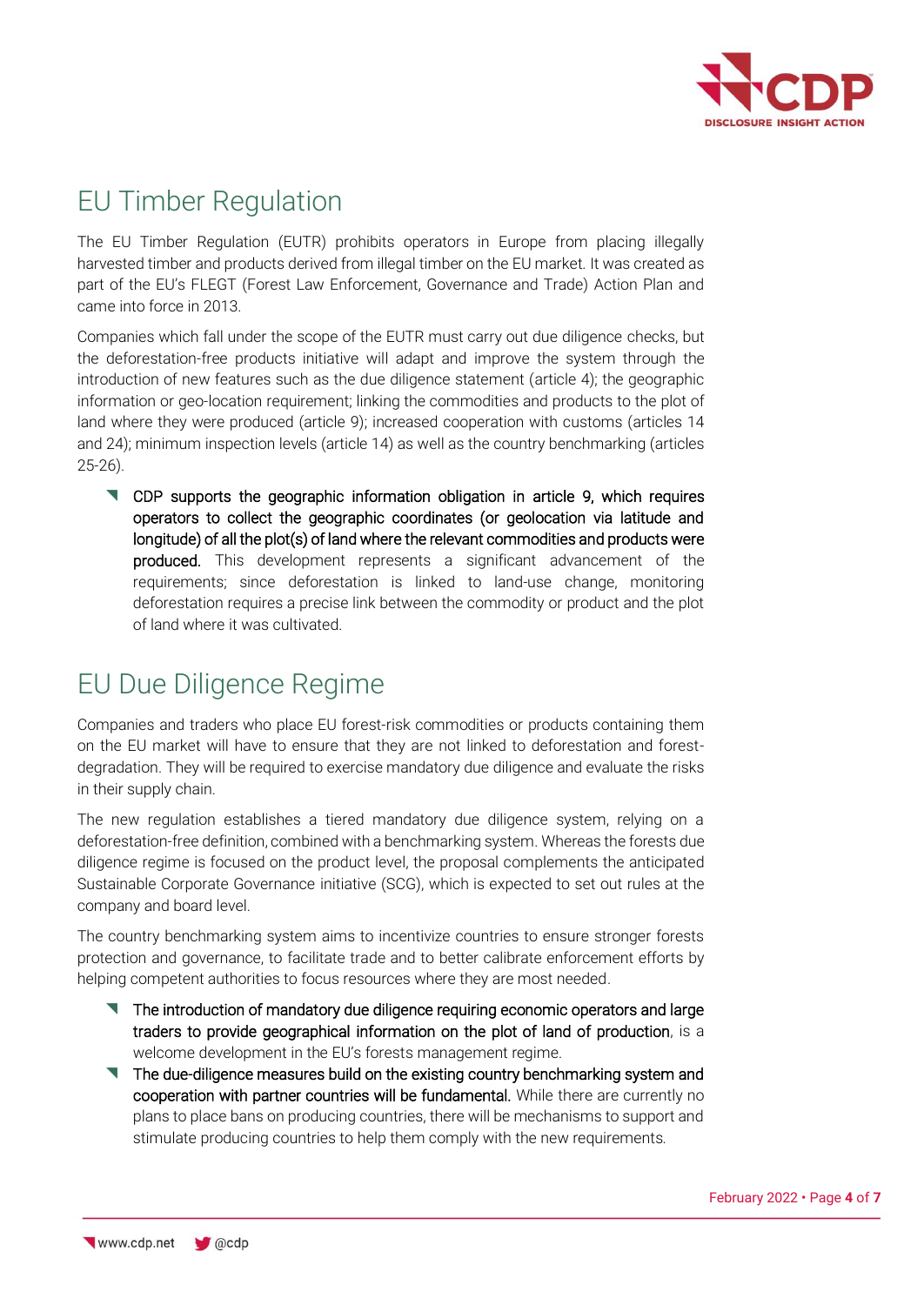

### **SUSTAINABLE CORPORATE GOVERNANCE INITIATIVE**

The SCG initiative aims to improve the EU regulatory framework on company law and corporate governance and is expected to deliver due diligence rules to make companies accountable for human rights and environmental harm as well as requiring them to develop plans to mitigate these risks and impacts.

CDP Europe welcomes the convergence between the anticipated SCG initiative and the deforestation-free products proposal.

- While the SCG regime will address business operations and value chains in general, the deforestation approach is focusing on specific products and product supply chains.
- The SCG initiative is expected to propose a horizontal approach to addressing adverse human rights and environmental impacts of companies in their own operations and in their value chains.
- Obliging company directors to consider sustainability aspects in corporate strategies with adequate enforcement mechanisms is a key step towards increasing EU demand for and trade in legal and 'deforestation free' commodities and products.

# Financing Deforestation

The EU's proposal for deforestation-free products is expected to protect approximately 71,920 hectares of forest – presently affected by EU-driven deforestation and forest degradation – annually in the next decade. This would equate to a reduction of at least 31.9 million metric tons of carbon emissions related to EU consumption and production of the commodities associated with forest degradation – resulting in economic savings of at least 3.2 billion EUR annually.

A growing number of financial institutions have introduced policies that cover their investment in or lending to companies involved in forest-risk commodity supply chains. In 2021, over 590 investors with assets of over US\$110 trillion are requesting thousands of companies to disclose to them through CDP<sup>2</sup> .

This regulation does not target the finance sector and investments. The European Commission considers the CSRD and EU taxonomy as sufficient tools to address the impact of finance and the investment sector. However, the CSRD proposal, in its current iteration, considers private companies, which do not meet the threshold of large undertakings, as outside of the scope for mandatory reporting. A lack of information from medium-sized undertakings operating in high-risk sectors will put finance actors at risk from growing liabilities as governments implement legislation to control deforestation.

While the proposed CSRD introduces annual reporting standards for biodiversity and ecosystems – forests being considered as covered under the definition of ecosystems – this

<sup>2</sup> [CDP Request Environmental Information](https://www.cdp.net/en/investor/request-environmental-information)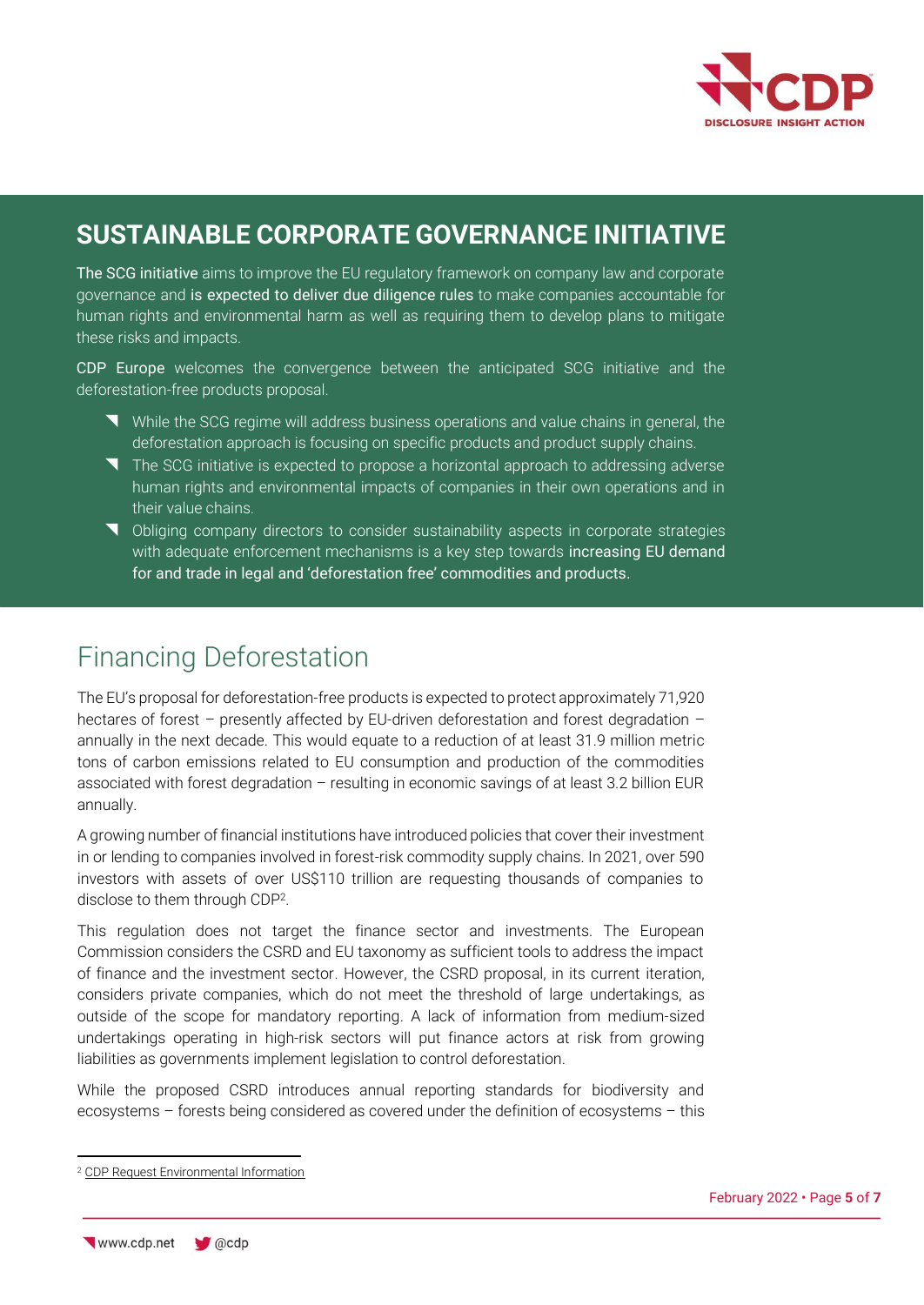

may still fall short and there is still an important opportunity to seize by addressing the fundamental market incentives for deforestation.

- CDP Europe joins the European Parliament in calling for due diligence requirements for the financial institutions which provide finance and investment services to operators in high-risk sectors covered by the deforestation-free regulations 3 . Financial actors have a responsibility and incentive to undertake due diligence to ensure that supply chain companies are respecting the obligations of this deforestation-free products regulation.
- The proposed cut-off date for inclusion of at-risk commodities is a welcome development as this means that production cannot be linked to land deforested after December 2020 and provides a clear market signal to financial actors that investments in deforestation-related activity after this date represents a stranded asset.

<sup>&</sup>lt;sup>3</sup> [European Parliament Legislative Initiative Report on EU-Driven Global Deforestation](https://www.europarl.europa.eu/doceo/document/TA-9-2020-0285_EN.html)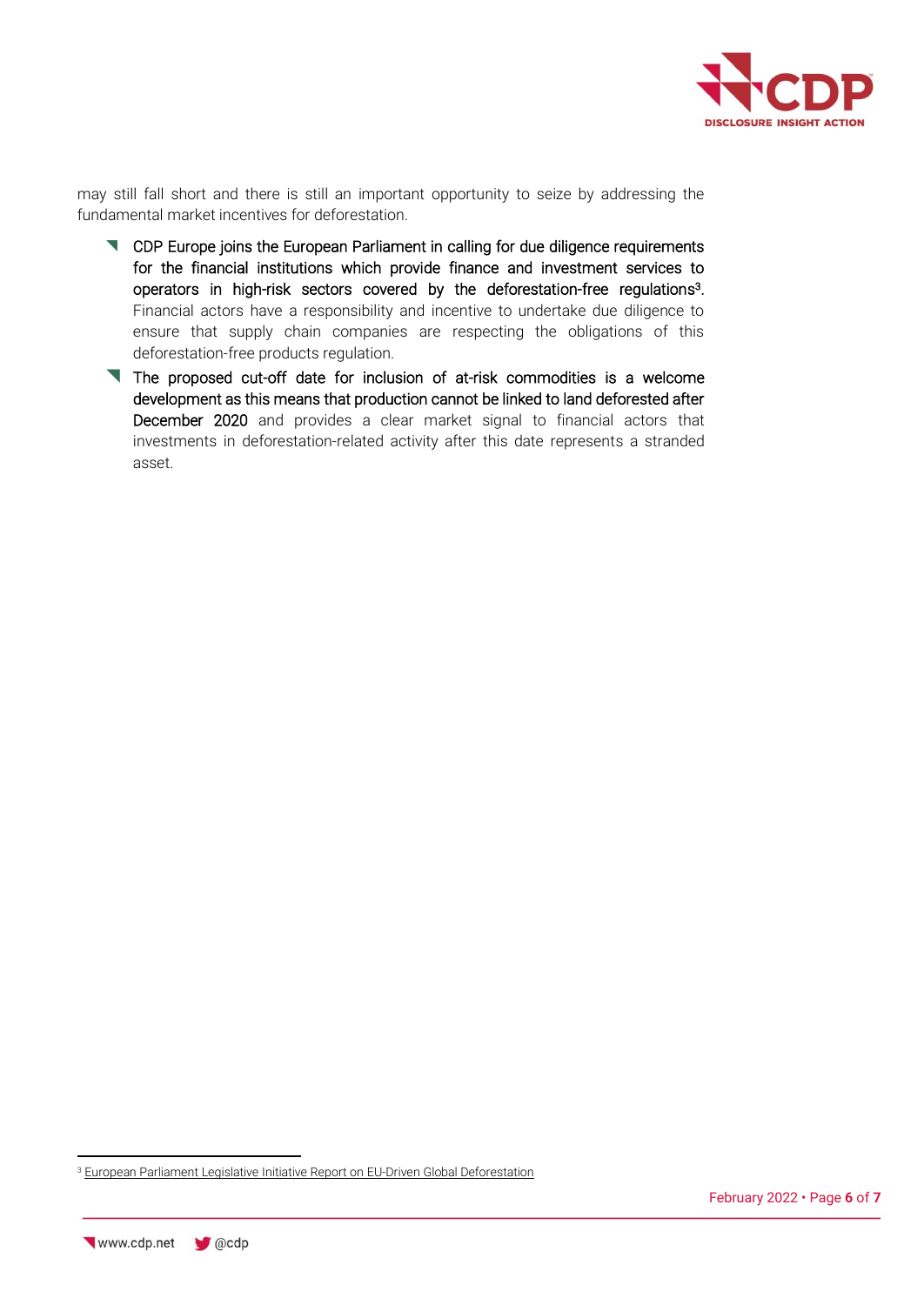#### **Contact**

Cory Fletcher Senior Policy & Public Affairs Officer cory.fletcher@cdp.net



### Media contact

Mona Monzer Communications Officer mona.monzer@cdp.net

### For further information

General inquiries policy.europe@cdp.net

Cory Fletcher Senior Policy & Public Affairs **Officer** cory.fletcher@cdp.net

Mona Freundt Senior Policy & Government Partnerships Manager mona.freundt@cdp.net

Mirjam Wolfrum Director Policy Engagement mirjam.wolfrum@cdp.net

### Join CDP's regular Europe policy newsletter [here.](https://confirmsubscription.com/h/y/6063D656AF22F5DF)

#### Government Partnerships contact

| Mona Freundt                                       | <b>Martin Svatek</b>                   |
|----------------------------------------------------|----------------------------------------|
| Senior Policy & Government<br>Partnerships Manager | <b>Government Partnerships Manager</b> |
| mona.freundt@cdp.net                               | martin.svatek@cdp.net                  |

### CDP Government Partnerships

CDP Government Partnerships are designed to help governments analyse the impact of policies and regulation to achieve carbon-neutrality and resource efficiency by 2050. CDP's global disclosure system equips national, EU and international policymakers and governmental bodies with the data they need to track and measure the impact of policies, identify gaps, trends and best market practice that can be tackled and incentivized through policymaking to create positive impact and drive the transition.

By endorsing the CDP disclosure system, governments can actively drive the increase in quantity and quality of climate and environmental data of corporates and local governments as well as action on climate change, water insecurity and deforestation.

See here for more information:<https://www.cdp.net/en/policy-and-public-affairs/government-partnerships>